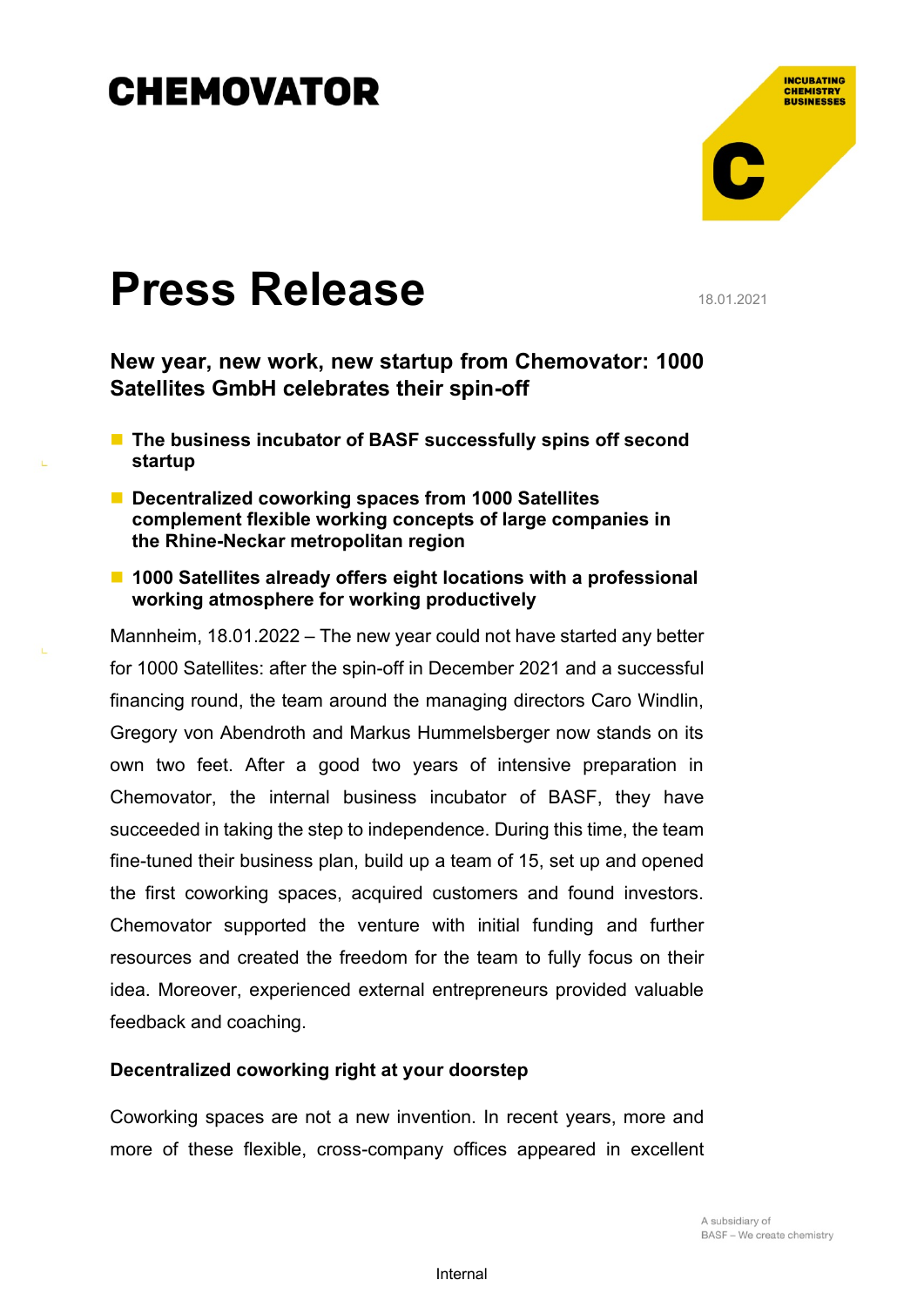**INCUBATING CHEMISTRY**<br>BUSINESSES

central locations. So, what is it that makes the idea behind 1000 Satellites special? "There are a number of large companies in the Rhine-Neckar metropolitan region. However, many employees do not live in the immediate catchment area, sometimes commuting to their workplaces from a considerable distance. "And that's despite the fact that employees then often just switch from one video conference to the next", knows cofounder Gregory von Abendroth from his own experience. "We from 1000 Satellites therefore offer employees not in city centers, but in decentralized locations a highly productive working environment in our satellite offices right at their doorstep, where they can interact with colleagues and other coworkers and save long commutes. This leads to less cars and traffic jams on the roads and relieves the burden on the environment."

#### **Even setbacks caused by the pandemic could not stop the team**

"Of course, we were also strongly affected by the pandemic. We immediately reacted and modified the spaces to comply with hygiene regulations so that we could offer a safe workplace," says co-founder Caro Windlin. The effort was worth it: Employees from various companies in the region are already taking advantage of the coworking services offered by 1000 Satellites. The team of Dirk Voeste, Senior Vice President at BASF Agricultural Solutions, for example, will take advantage of the service. "1000 Satellites offers a professional and creative working environment and is therefore a meaningful addition to the Future of Work concept at BASF. I, too, want to enable my team to work flexibly when possible – at the site, from home or another location, such as the coworking spaces of 1000 Satellites."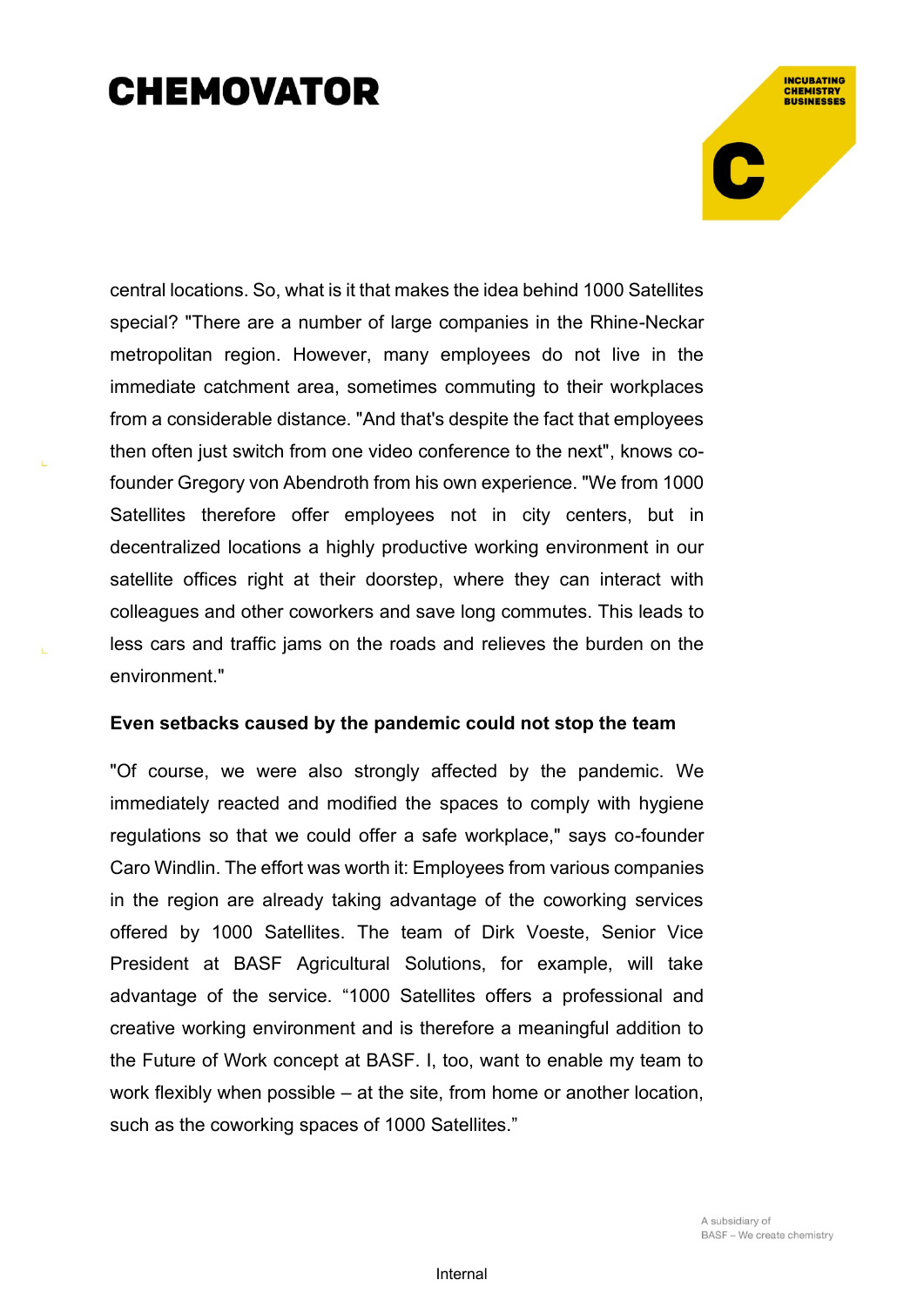### **Chemovator open to all ideas from BASF employees**

The incubator Chemovator aims to develop high-risk ideas around the chemical industry from BASF employees into investable and scalable business models. If the business case is interesting for BASF, BASF has the first right to take it back. If the value added in the external market is larger and provides superior growth opportunities, a spin-off is the preferred option. The topics they addressed cover a wide range of the BASF portfolio. "Our teams are for instance working on B2B software for increased customer satisfaction, AI bots for automated support in research, a platform for the logistics industry or 3D-printed spare parts for OEMs. Almost all teams are driving digitalization with their ideas and are working for a more sustainable future, the two key topics of the coming years", says Markus Bold, managing director of Chemovator GmbH. "For me, 1000 Satellites is a prime example of how experienced employees with strong self-motivation dedicate themselves fully to an idea and create a business out of it. I am particularly proud that 1000 Satellites GmbH has the ambition to further grow with their business idea. For instance, the young company plans to tap into other metropolitan areas in Germany with a high volume of commuters in the future. I am sure that the basic idea of these decentralized coworking spaces will quickly meet with a high level of acceptance there as well." More coworking spaces from 1000 Satellites are to follow soon, as well as other spin-offs from Chemovator.

**INCUBATING** 

**CHEMISTRY**<br>BUSINESSES